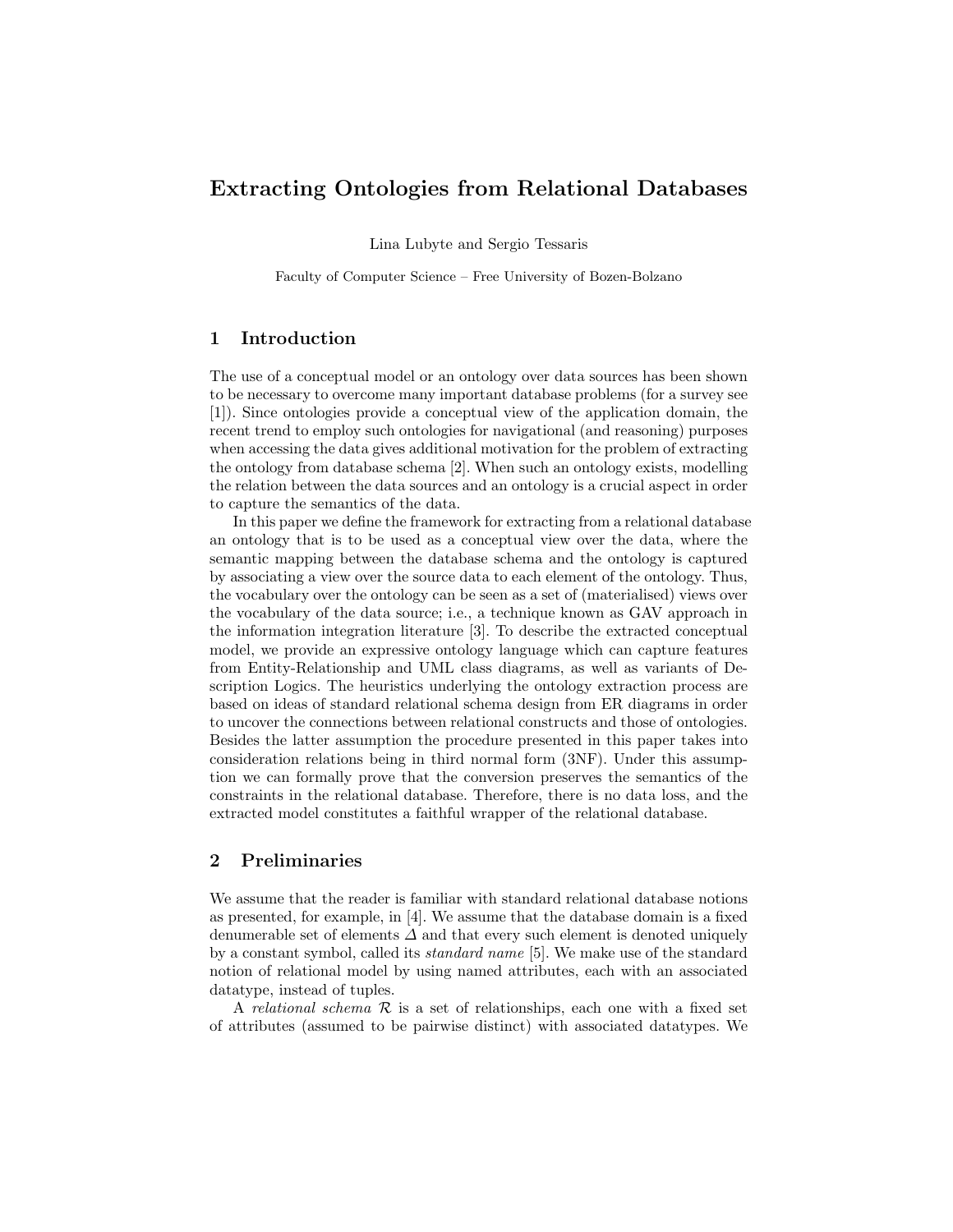use  $[s_1 : D_1, \ldots, s_n : D_n]$  to denote that a relationship has attributes  $s_1, \ldots, s_n$ with associated data types  $D_1, \ldots, D_n$ . We interpret relationships over a fixed countable *domain*  $\Delta$  of datatype elements, which we consider partitioned into the datatypes  $D_i$ . A *database instance* (or simply *database*)  $D$  over a relational schema  $R$  is an (interpretation) function that maps each relationship R in  $R$ into a set  $R^{\mathcal{D}}$  of total functions from the set of attributes of R to  $\Delta$ . Let  $A =$  $[s_1, \ldots, s_m]$  be a sequence of m attribute names of a relationship R of a schema R. The projection of  $R^{\mathcal{D}}$  over A is the relation  $\pi_A R^{\mathcal{D}} \subseteq \Delta_{\mathcal{D}}^m$ , satisfying the condition that  $\phi \in R^{\mathcal{D}}$  iff  $(\phi(s_1), \ldots, \phi(s_m)) \in \pi_A R^{\mathcal{D}}$ .

The ontology extraction task takes as input a relational source; e.g. a DBMS. We abstract from any specific database implementation by considering an abstract relational source  $\mathcal{DB}$ , which is a pair  $(\mathcal{R}, \Sigma)$ , where  $\mathcal R$  is a relational schema and  $\Sigma$  is a set of *integrity constraints*. The semantics of relational schemata is provided in the usual way by means of the relational model. Below we briefly list the kind of database integrity constraints we consider in our framework (for more details the reader is referred to [6]). Nulls-not-allowed constraints: satisfied in a database when null are not contained in any indicated attribute. Unique constraints: satisfied when the sequence of attributes are unique in a relation. Together with nulls-not-allowed constraints they correspond to key constraints. Inclusion dependencies: satisfied when the projection of two relations are included one in the other. When the attributes of the target relation are a candidate key as well, we call them *foreign key* constraints. *Exclusion dependencies*: satisfied when the intersection of the projection of two relations is the empty set. Covering constraints:<sup>1</sup> between a relation and a set of relations, satisfied when the projection of the relation over the specified attributes is included in the union of the projections of the relations in the set.

We call a DLR-DB system S a triple  $\langle \mathcal{R}, \mathcal{P}, \mathcal{K} \rangle$ , where R is a relational schema,  $\mathcal P$  is a component structure over  $\mathcal R$ , and  $\mathcal K$  is a set of assertions involving names in R. The intuition behind a named component is the role name of a relationship in an ER schema (or UML class-diagram). The component structure P associates to each relationship a mapping from named components to sequences of attributes. Let R be a relationship in  $\mathcal{R}$ , to ease the notation we write  $\mathcal{P}_R$  instead of  $\mathcal{P}(R)$ .

Let R be a relationship in R, with attributes  $[s_1 : D_1, \ldots, s_n : D_n]$ .  $\mathcal{P}_R$ is a non-empty (partial) function from a set of named components to the set of nonempty sequences of attributes of R. The domain of  $\mathcal{P}_R$ , denoted  $\mathcal{C}_R$ , is called the set of *components of R*. For a named component  $c \in \mathcal{C}_R$ , the sequence  $\mathcal{P}_R(c) = [s_{i_1}, \ldots, s_{i_m}],$  where each  $i_j \in \{1, \ldots, n\}$ , is called the *c*-component of R. We require that the sequences of attributes for two different named components are not overlapping, and that each attribute appears at most once in each sequence. The *signature* of a component  $\mathcal{P}_R(c)$ , denoted  $\tau(\mathcal{P}_R(c))$ , is the sequence of types of the attributes of the component. Two components  $\mathcal{P}_R(c_1)$ and  $\mathcal{P}_R(c_2)$  are *compatible* if the two signatures  $\tau(\mathcal{P}_R(c_1))$  and  $\tau(\mathcal{P}_R(c_2))$  are equal.

<sup>&</sup>lt;sup>1</sup> In ER terminology, this may also be indicated as *mandatory* for an IS-A relationship.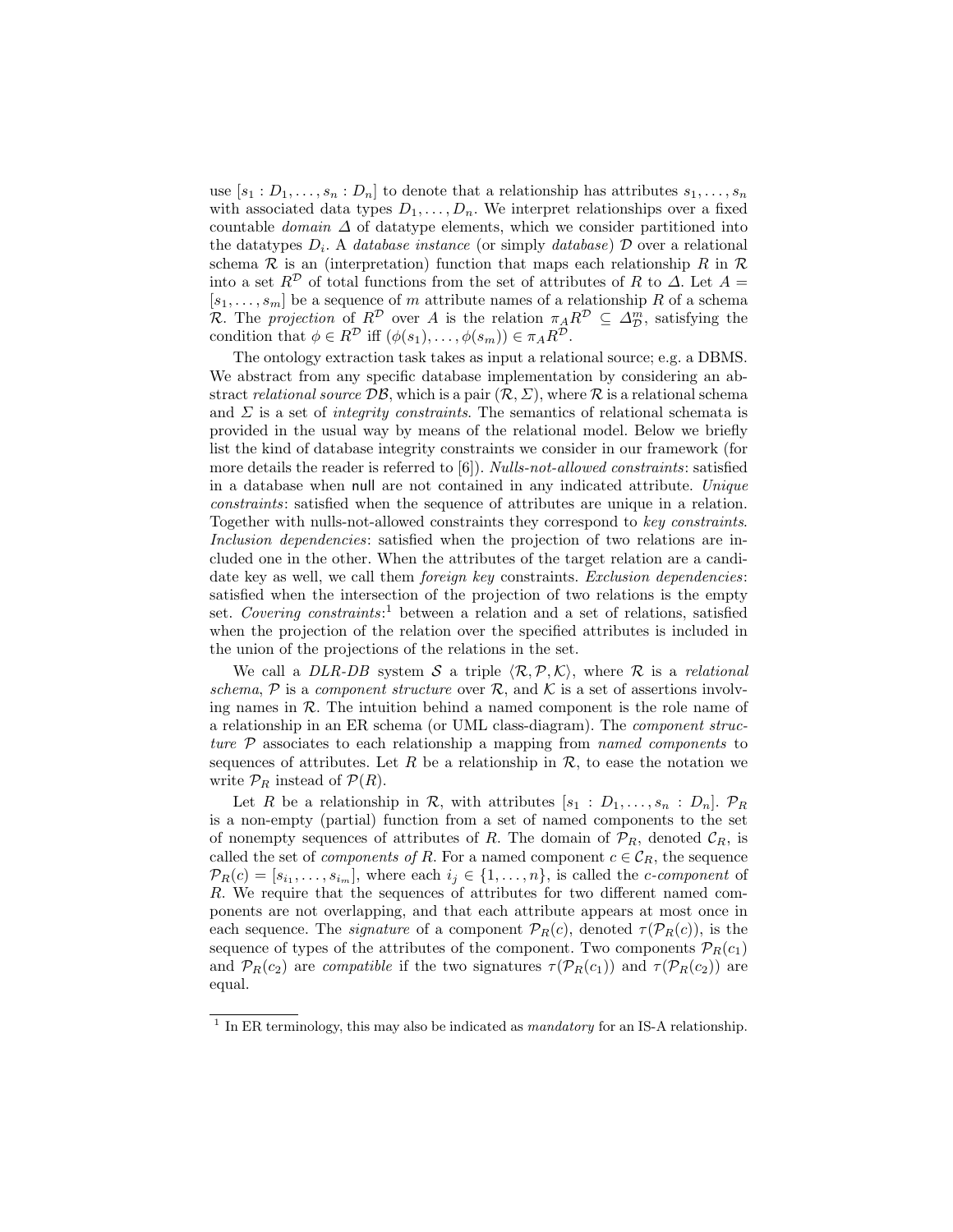The DLR-DB ontology language, used to express the assertions in  $K$ , is based on the idea of modelling the domain by means of axioms involving the projection of the relationship over the named components. An atomic formula is a projection of a relationship R over one of its components. The projection of R over the c-component is denoted by  $R[c]$ . When the relationship has a single component, then this can be omitted and the atomic formula  $R$  corresponds to its projection over the single component. Given the atomic formulae  $\hat{R}[c], R'[c'], R_i[c_i],$  an axiom is an assertion of the form specified below; where all the atomic formulae involved in the same axiom must be compatible. The semantics is provided in terms of relational models for  $\mathcal{R}$ , where  $\mathcal{K}$  plays the role of constraining the set of "admissible" models.

> $R[c] \sqsubseteq R'[c'] \pi_c R^{\mathcal{D}} \subseteq \pi_{c'}R$ Subclass  $R[c]$  disj  $R'[c'] \pi_c R^{\mathcal{D}} \cap \pi_{c'} R$ Disjointness

funct( $R[c]$ ) for all  $\phi_1, \phi_2 \in R^{\mathcal{D}}$  with  $\phi_1 \neq \phi_2$ , we have Functionality

 $\phi_1(s) \neq \phi_2(s)$  for some s in c

$$
R_1[c_1], \ldots, R_k[c_k] \text{ cover } R[c] \pi_c R^{\mathcal{D}} \subseteq \bigcup_{i=1...k} \pi_{c_i} R_i'^{\mathcal{D}}
$$
 Covering

A database  $\mathcal D$  is said to be a *model* for  $\mathcal K$  if it satisfies all its axioms, and for each relationship R in R with components  $c_1, \ldots, c_k$ , for any  $\phi_1, \phi_2 \in R^{\mathcal{D}}$  with  $\phi_1 \neq \phi_2$ , there is some s in  $c_i$  s.t.  $\phi_1(s) \neq \phi_2(s)$ . The above conditions are well defined because we assumed the compatibility of the atomic formulae involved in the constraints.

The DLR-DB ontology language enables the use of the most commonly used constructs in conceptual modelling (see [7]). Note that by taking away the covering axioms and considering only components containing single attributes this ontology language corresponds exactly to  $DLR\text{-}Life$  (see [8]). By virtue of the assumption that components do not share attributes, it is not difficult to show that the same reasoning mechanism of DLR-Lite can be used in our case. The discussion on the actual reasoning tasks which can be employed in the context of DLR-DB systems is out of the scope of this paper. Herewith we are mainly interested of the use of the language to express data models extracted from the relational data sources.

## 3 Ontology Extraction

Our proposed ontology extraction algorithm works in two phases. Firstly, a classification scheme for relations from the relational source is derived. Secondly, based on this classification, the ontology describing the data source is extracted. Moreover, the process generates a set of view definitions, expressing the mapping between the database schema and the ontology. In this section we briefly sketch the procedure, more details and the algorithms can be found in [6].

The principles upon our technique are based on best practices on relational schema design from ER diagrams – a standard database modelling technique [9]. One benefit of this approach is that it can be shown that our algorithm, though heuristic in general, is able to reconstruct the original ER diagram under some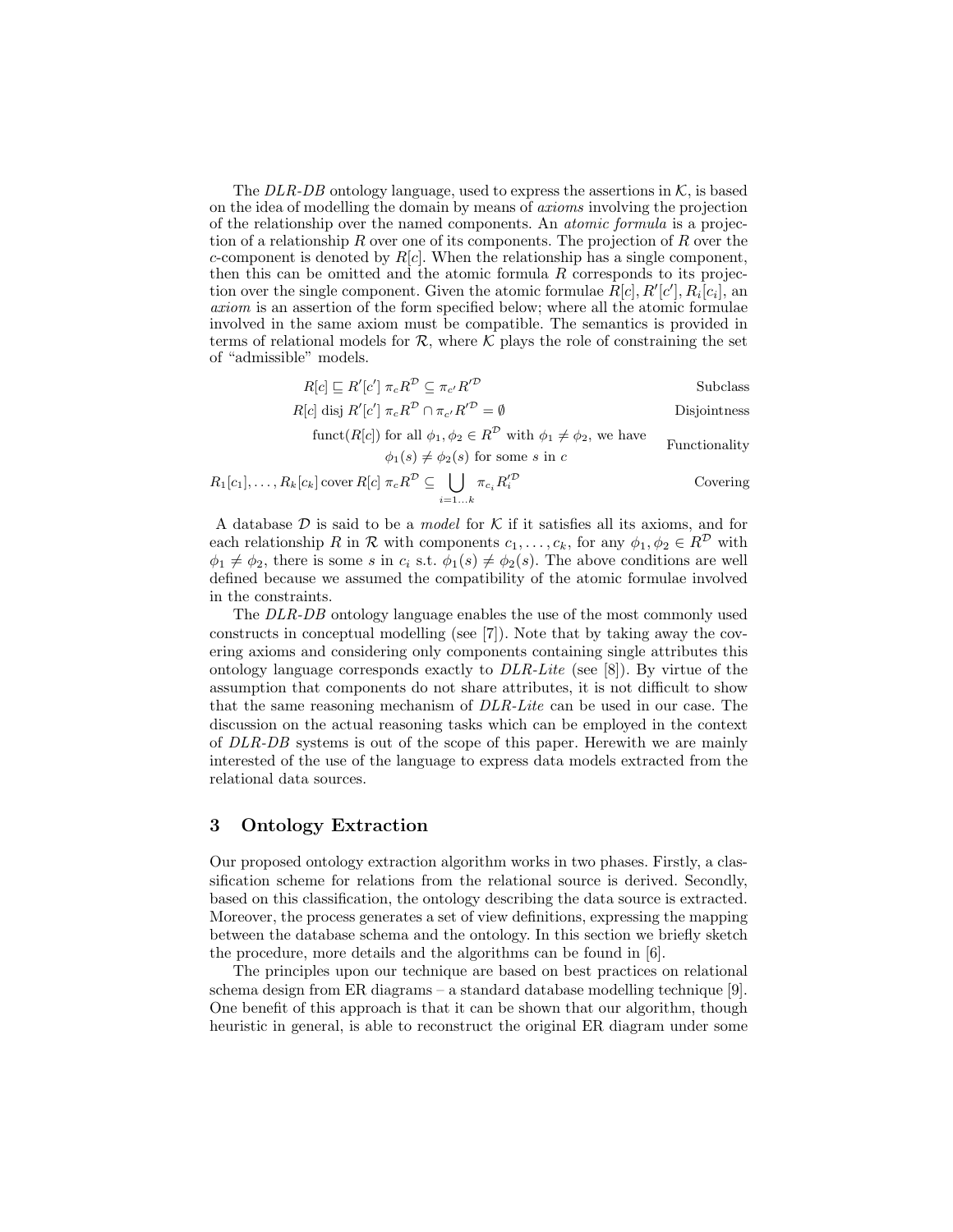assumptions on the latter. Specifically, we consider ER models that support entities with attributes,<sup>2</sup> n-ary relationships which are subject to cardinality constraints, and inheritance hierarchies (IS-A) between entities (including multiple inheritance) which may be constrained to be disjoint or covering. Roughly speaking, we reverse the process of translating ER model to relational model. As a result, we identify that relations representing entities have keys which are not part of their foreign keys, and every such foreign key represents functional binary relationship (i.e., one-to-one or one-to-many) with another entity. On the other hand, relations that correspond to  $n$ -ary relationships with cardinalities "many" for all participating entities have keys composed of their foreign keys. Since we assume there is no IS-A between relationships, every such foreign key references key of a relation resulting from (sub-)entity. When a relation has key that is also its foreign key, and no other non-key foreign keys appear in that relation, then, clearly, an inheritance relationship exists. If instead non-key foreign keys are present but the relation is the target of some foreign key, we are sure that this relation corresponds to sub-entity. Otherwise, such relation might also "look like" functional relationship (binary or  $n$ -ary), mapped directly to a relation, and therefore relations of this type are classified as ambiguous relations (see below).

The classification of the relations, based on their keys and foreign keys, can be summarised as: base relation when the primary key is disjoint with every foreign key; specific relation when the primary key is also a foreign key and it has a single foreign key, or it is referred to by some relation;<sup>3</sup> relationship relation when the primary key is composed by all the foreign keys, which are more than 1. Any other relation is classified as ambiguous.

Once the relations in  $\mathcal{DB}$  are classified according to the conditions defined above, then the actual ontology extraction process returns a DLR-DB system as output. For every base and specific relation  $r_i$  the algorithm generates a relationship  $R_i$  with the attributes in a one-to-one correspondence with nonforeign key attributes of  $r_i$ , and a single *c*-component, where  $\mathcal{P}_{R_i}(c)$  corresponds to the key attributes of  $r_i$  and thus functionality axiom funct $(R_i[c])$  is added to  $K$ ; a view is defined by projecting on all non-key foreign key attributes of  $r_i$ .

Once relationships for base and specific relations are defined, associations between those relationships must be identified. Specifically, a non-key foreign key in a relation  $r_i$  referencing relation,  $r_j$ , determines the association between relationships  $R_i$  and  $R_j$ . Thus, for each such foreign key, a relationship  $R_k$  is generated, having two components,  $c_i$ -component and  $c_j$ -component, where  $\mathcal{P}_{R_k}(c_i)$ and  $\mathcal{P}_{R_k}(c_j)$  correspond to key attributes of  $r_i$  and  $r_j$ , respectively, where  $c_i$ component is functional, i.e., we have funct $(R_k[c_i])$  in K; a corresponding view is defined by joining  $r_j$  with  $r_i$  and projecting on their keys. For expressing an association, determined by  $R_k$ , between  $R_i$  and  $R_j$  the axioms of the form  $R_k[c_i] \sqsubseteq R_i$  and  $R_k[c_j] \sqsubseteq R_j$  are added to K. Furthermore, whenever the latter foreign key of  $r_i$  participates in a nulls-not-allowed constraint, the axiom  $R_i \subseteq R_k[c_i]$  is generated stating mandatory participation for instances of  $R_i$  to

<sup>2</sup> We do not deal with multi-valued attributes in this paper.

<sup>&</sup>lt;sup>3</sup> I.e., the relation appears on the right-hand side of some foreign key constraint.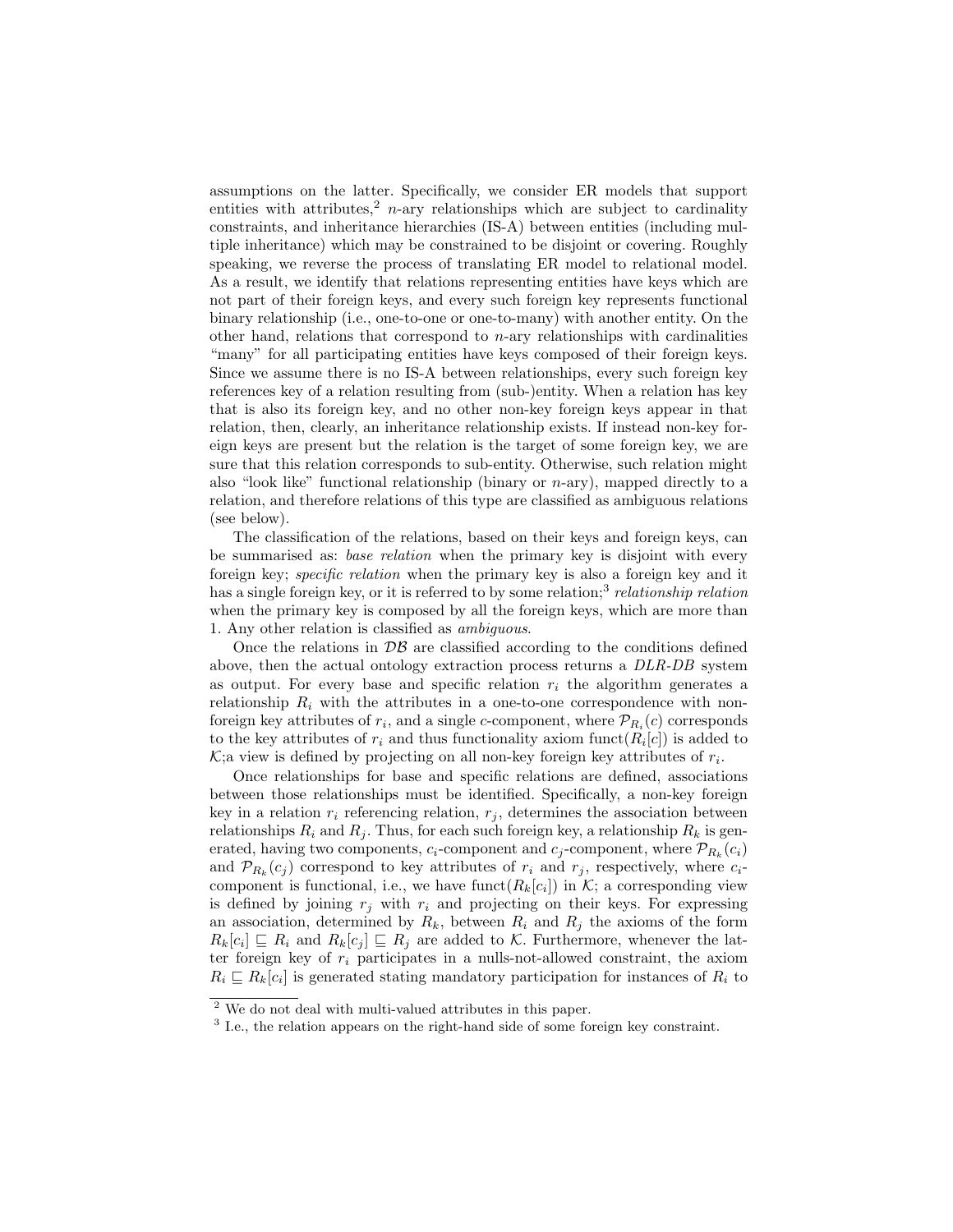$R_k$  as values for the  $c_i$ -component; its participation to a unique constraint determines instead the functionality axiom funct $(R_k[c_j])$  meaning that every value of the  $c_i$ -component appears in it at most once; finally, appearance of the foreign key of  $r_i$  in the right-hand side of an inclusion dependency determines mandatory participation for values of the only component of  $R_j$  to the relationship  $R_k$ as values for the  $c_j$ -component, and thus the axiom  $R_j \subseteq R_k[c_j]$  is added to K. For expressing an ISA between classes, for every specific relation  $r_i$  the subclass axiom  $R_i \subseteq R_j$  is added to K, where  $R_j$  is the relationship corresponding to (base or specific) relation,  $r_j$ , that the key foreign key of  $r_i$  references. Additionally, each exclusion dependency on the set of specific relations induces the disjointness axioms  $R_i$  disj  $R_k$ , for every pair of relations  $r_i$ ,  $r_k$  appearing in the exclusion dependency. Similarly, every covering constraint on the set of specific relations induces the corresponding covering axiom in  $K$ .

Each relationship relation  $r_i$  is accounted for by generating a relationship  $R_i$ , with attributes in a one-to-one correspondence with those of  $r_i$ , and n components, where *n* is the number of foreign keys of  $r_i$ . Each  $\mathcal{P}_{R_i}(c_{i_l})$  ( $l \in \{1, ..., n\}$ ) has sequence of attributes corresponding to the *l*-th foreign key attributes of  $r_i$ ; the corresponding view is defined by projecting on all attributes of  $r_i$ . Then, for each foreign key of  $r_i$  referencing relation  $r_j$  (that is already represented with a relationship  $R_j$  having a single component), the algorithm generates an axiom  $R_i[c_{i_l}] \sqsubseteq R_j$  stating that the role corresponding to the  $c_{i_l}$ -component of  $R_i$  is of type  $R_j$ . Furthermore, if this foreign key appears on the right-hand side of an inclusion dependency, the axiom  $R_j \subseteq R_i[c_{i_l}]$  is added to K that states mandatory participation for instances of  $R_i$  to the relationship  $R_i$  as values for the  $c_i$ component.

Finally, the appropriate structures for ambiguous relations must be identified. As already discussed before, an ambiguous relation may correspond in ER schema to either sub-entity, which also participates with cardinality "one" in a binary relationship, or a functional relationship that was directly mapped to a relation. Following the idea that all functional binary relationships should be represented in a relational model with an embedded foreign key, e.g., in order to obtain the relational schema with a minimum number of relations, and that n-ary relationships  $(n > 3)$  are relatively unusual, our heuristics "prefers" to recover an inheritance relationship, and thus the algorithm generates the structures corresponding to those defined for specific relations. On the other hand, a user could decide which is the "best" structure for ambiguous relations. In this way, the ontology extraction task may be a completely automated procedure, or semi-automated process with a user intervention.

As an example of the ontology extraction process, consider the relational schema (primary keys are underlined) with constraints of Figure 1. At the initial step of extraction process, relations Scholar, Publication and Department are classified as base relations, i.e. their keys and foreign keys do not share any attributes; IsAuthorOf relation is classified as relationship relation – its key is entirely composed from foreign keys; while relations PostDoc and Professor satisfy the conditions required for specific relations, i.e. the key ssn is their single foreign key.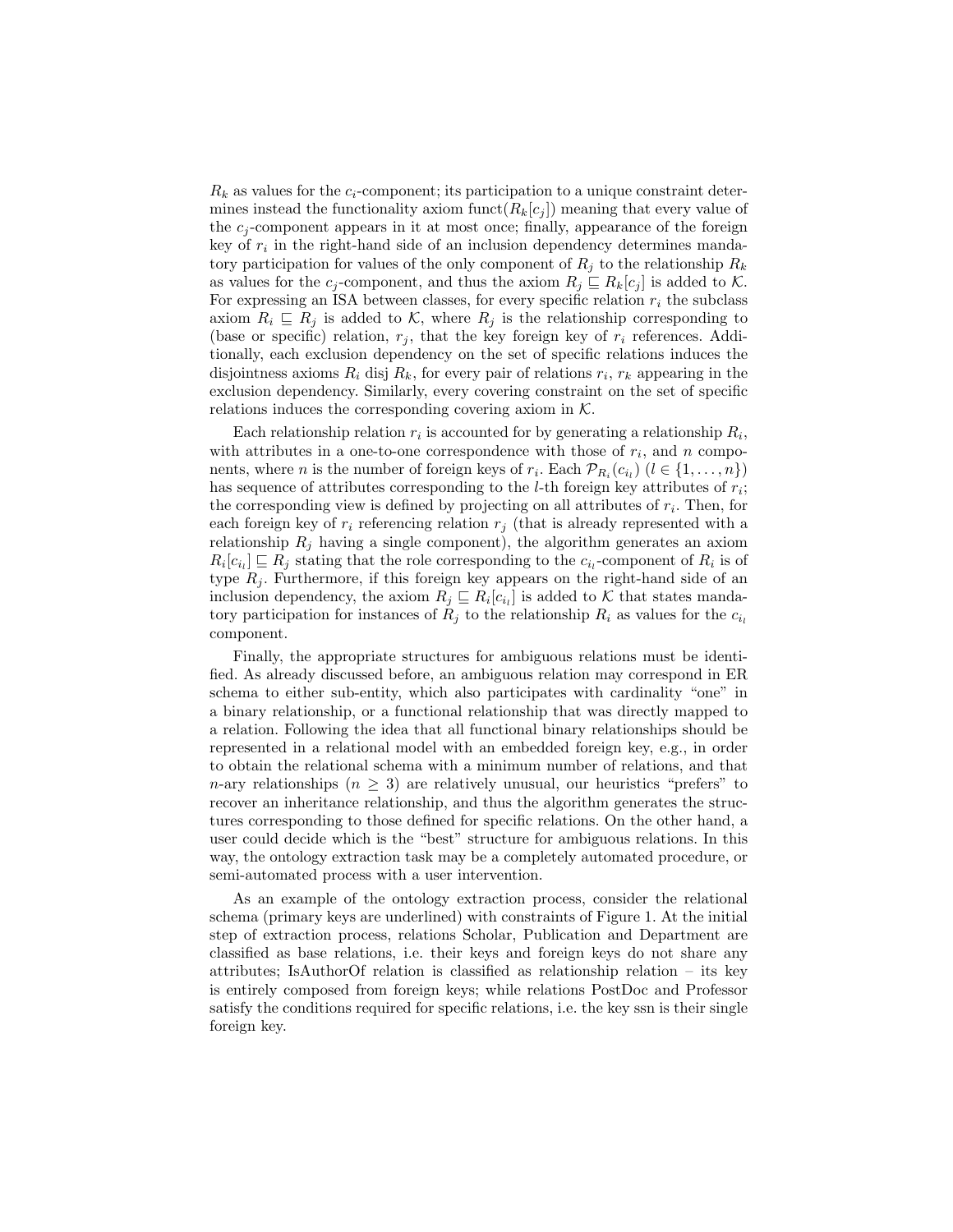Without going into details of the algorithm, in Table 1 we list the extracted relationships of DLR-DB R together with the devised component structure  $\mathcal{P}$ . by considering the relation names and their corresponding attributes in the input relational source. Starting with base and specific relations, we have the corresponding relationships with single components. Since the component names for the latter relationships are not relevant (they can be omitted), we choose a common name id for all the five of them.<sup>4</sup> Figure 2 shows the extracted ontology together with the corresponding ER diagram.

| id             | ssn    | name        | $\pi_{\mathrm{ssn},\mathrm{name}}(\mathrm{Scholar}_r)$             |
|----------------|--------|-------------|--------------------------------------------------------------------|
| id             | id     | title, year | $\pi_{\text{id}, \text{title}, \text{year}}(\text{Publication}_r)$ |
| id             | no     | name        | $\pi_{\text{no},\text{name}}(\text{Department}_r)$                 |
| id             | ssn    | scholarship | $\pi_{\text{ssn},\text{scholarship}}(\text{PostDoc}_r)$            |
| id             | ssn    | salary      | $\pi_{ssn, \text{salary}}(\text{Professor}_r)$                     |
| employee       | ssn    |             | $\pi_{\rm ssn.no}$ (Department, $\otimes$ Scholar <sub>r</sub> )   |
| $_{\rm{dept}}$ | no     |             |                                                                    |
| author         | schSsn |             | $\pi_{\text{schSsn,publid}}(\text{IsAuthorOf}_r)$                  |
| publication    |        |             |                                                                    |
|                |        |             | publId                                                             |

Relationship Component  $c \mathcal{P}_R(c)$  Additional attr. View definition

Table 1. Extracted Schema.

# 4 Discussion and Related Work

Much work has been addressed on the issue of explicitly defining semantics in database schemas [10, 7] and extracting semantics out of database schemas [11, 12]. The work described in [10] provides algorithms that investigate data instances of an existing legacy database in order to identify candidate keys of

 $\overline{4}$  For the sake of clarity, the naming of the components for relationships WorksFor and IsAuthorOf, as well as the name of the WorksFor relationship itself, are determined by domain knowledge.

| $Scholar_r(ssn, name, depthNo)$                                                                                                                                                                                                                                                                                                                                                                                                                                                                  | Publication <sub>r</sub> (id. title, year)                                                                                                                                                                                                                                                          |
|--------------------------------------------------------------------------------------------------------------------------------------------------------------------------------------------------------------------------------------------------------------------------------------------------------------------------------------------------------------------------------------------------------------------------------------------------------------------------------------------------|-----------------------------------------------------------------------------------------------------------------------------------------------------------------------------------------------------------------------------------------------------------------------------------------------------|
| $IsAuthorOfr(schSsn, publId)$                                                                                                                                                                                                                                                                                                                                                                                                                                                                    | Department <sub>x</sub> (no, name)                                                                                                                                                                                                                                                                  |
| PostDoc <sub>r</sub> (ssn, scholarship)                                                                                                                                                                                                                                                                                                                                                                                                                                                          | $Professor_r(ssn, salary)$                                                                                                                                                                                                                                                                          |
| $\operatorname{Scholar}_r[\operatorname{depthNo}] \subseteq \operatorname{Department}_r[\operatorname{no}]$<br>$\text{IsAuthorOf}_{r}[\text{schSsn}] \subseteq \text{Scholar}_{r}[\text{ssn}]$<br>$\text{IsAuthorOf}_r$ [publId] $\subseteq$ Publication <sub>r</sub> [id]<br>$PostDoc_r$ [ssn] $\subseteq$ Scholar <sub>r</sub> [ssn]<br>$\text{Professor}_r \,[\text{ssn}] \subseteq \text{Scholar}_r \,[\text{ssn}]$<br>$\text{Scholar}_r$ [ssn] $\subseteq$ IsAuthorOf <sub>r</sub> [schSsn] | Publication <sub>r</sub> [id] $\subseteq$ IsAuthorOf <sub>r</sub> [publId]<br>$Department_r[no] \subseteq \text{Scholar}_r[\text{depthNo}]$<br>$unique(Scholar_r, depthNo)$<br>$nonnull(\text{Scholar}_{r}, \text{depthNo})$<br>$PostDoc_r$ [ssn] $\cap$ Professor <sub>r</sub> [ssn] = $\emptyset$ |

Fig. 1. Relational schema with constraints.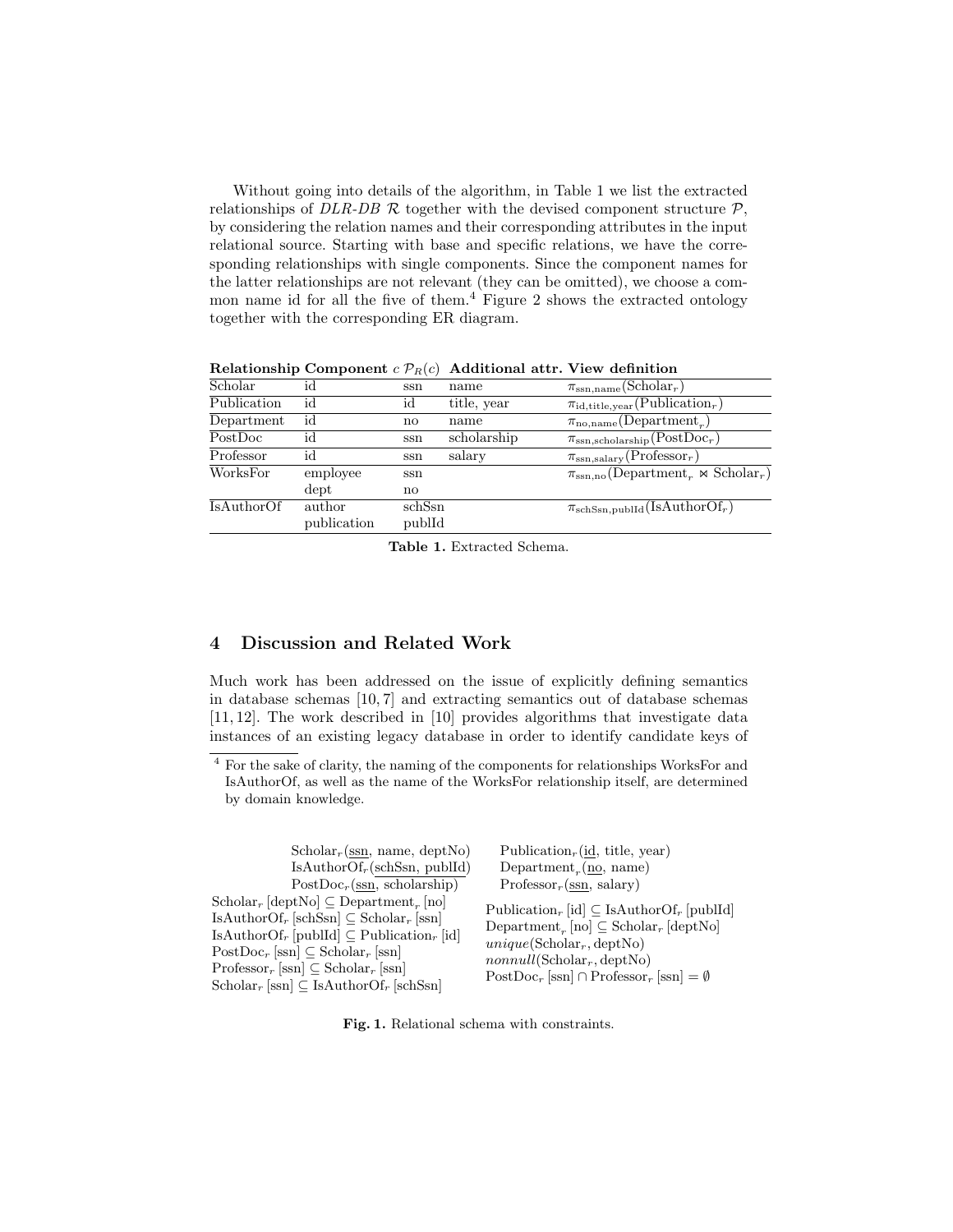

Fig. 2. Extracted ontology and corresponding ER diagram.

relations, to locate foreign keys, and to decide on the appropriate links between the given relations. As a result, user involvement is always required. In our work we instead assume the knowledge on key and foreign key constraints, as well as non null and unique values on attributes, inclusion and disjointness between relations, etc. exist in the schema.

The work in [12] propose transformations that are applied to produce the re-engineered schema and handles the establishment of inheritance hierarchies. However, it considers relations in BCNF and thus every relation is in a one-toone correspondence with an object in the extracted schema. The main idea of the methodology described in [11] comes close to ours in the sense that it derives classification for relations and attributes based on heuristics of what kind of ER components would give rise to particular relations. Unlike the latter, our proposed technique can be seen as a schema transformation as defined in [15]. Because of lack of space, we omit the proof that this transformation is indeed equivalence preserving (for the actual proof and details see [6]).

The recent call for a Semantic Web arose several approaches in bringing together relational databases and ontologies. Among them we mention [13], where the authors describe an automatic mapping between relations and ontologies, when given as input simple correspondences from attributes of relations to datatype properties of classes in an ontology. Unlike our approach, it requires a target ontology onto which the relations are mapped to. On the other hand, the approach of [14] extracts the schema information of the data source and converts it into an ontology. However, the latter technique extracts only the structural information about the ontology, so the constraints are not taken into account.

This paper describes an heuristic procedure for extracting from relational database its conceptual view, where the wrapping of relational data sources by means of an extracted ontology is done by associating view over the original data to each element of the ontology. To represent the extracted ontology, instead of